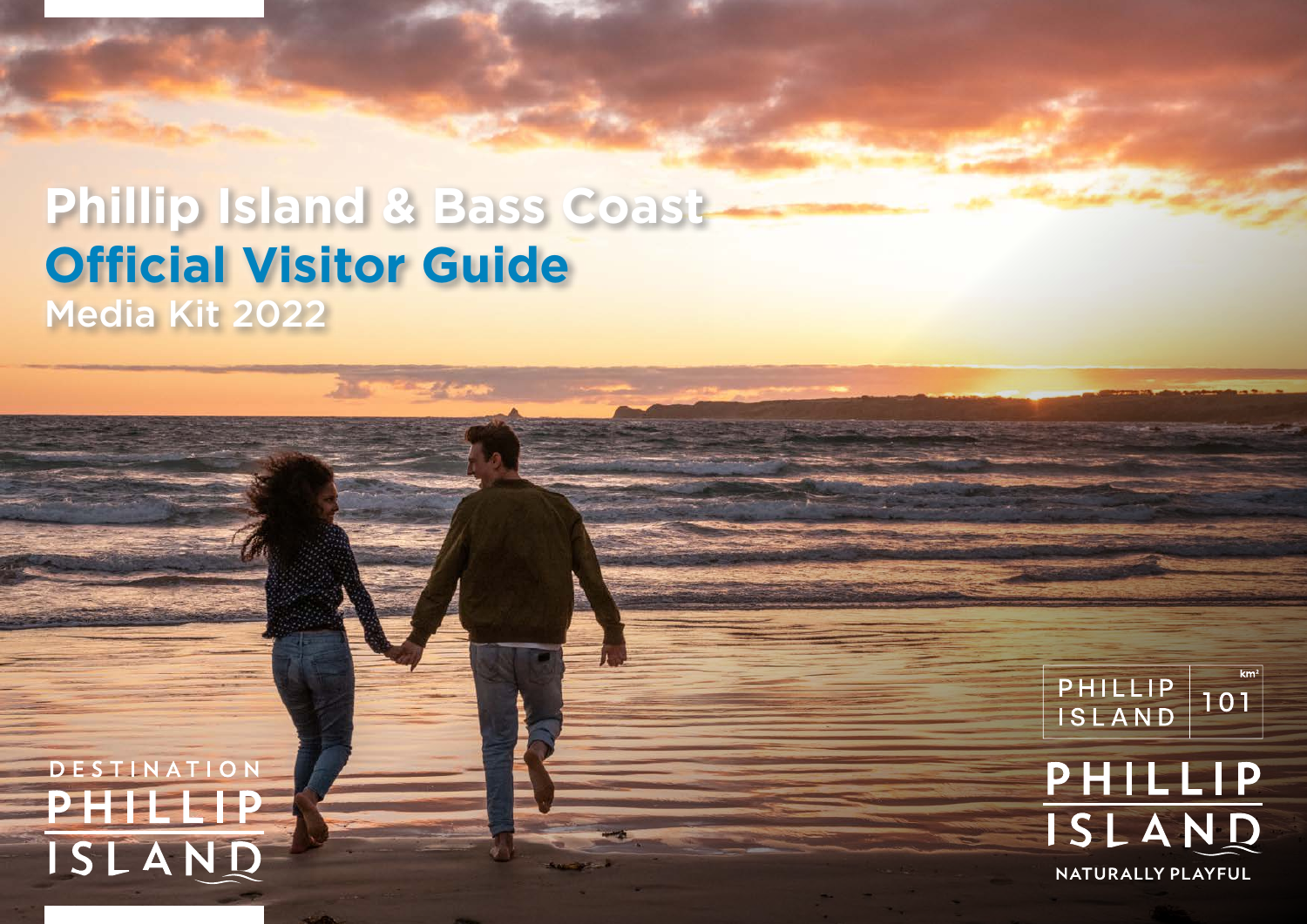## **2022 Phillip Island and Bass Coast Guide**

Get noticed and help inspire visitors to the region by promoting your business in our new look and feel **2022 Phillip Island and Bass Coast Visitor Guide**.

This year the guide will form an important part of the all new **Phillip Island 101km2** campaign.

- New editorial and motivational layout will share the new campaign look, feel and stories to inspire visitation
- The guide will have a print run for the traditional distribution across Visitor Centre, car rental and other distribution points
- The guide will be published online for viewing through visitor sites
- The guide will be used as a key reference point through targeted social media advertising and our newsletter database
- Shelf life will be from May 2022 to March 2023.

## **How to book your advertising**

Go to **http://www.destinationphillipisland.org.au** and click the Advertising link.

Full Payment is required on booking advertising in the 2022 OVG and applications are subject to approval by Destination Phillip Island. **Bookings close 8 April 2022.**

## **Pricing**

All prices quoted exclude GST.

Partner pricing applies to Financial Partners of the Phillip Island and San Remo Tourism Partnership.

## **Advertising specifications**

Double page, full page and half page ads can be supplied artwork or templated. Quarter page ads are templated.

Please ensure that you own copyright on any of the images supplied for use in this guide.

All images are to be emailed to info@visitphillipisland.com.au within 24 hours of completion of booking form.

All images must be of landscape orientation.

Images must be high resolution (minimum of 300dpi) with no logos or writing. They should not include montages of smaller images.



Dining Wheelchair Free WiFi Pet friendly

## **Sales Contact**

Serena Cabello • T: 0466 620 856 • E: info@visitphillipisland.com.au





The OVG online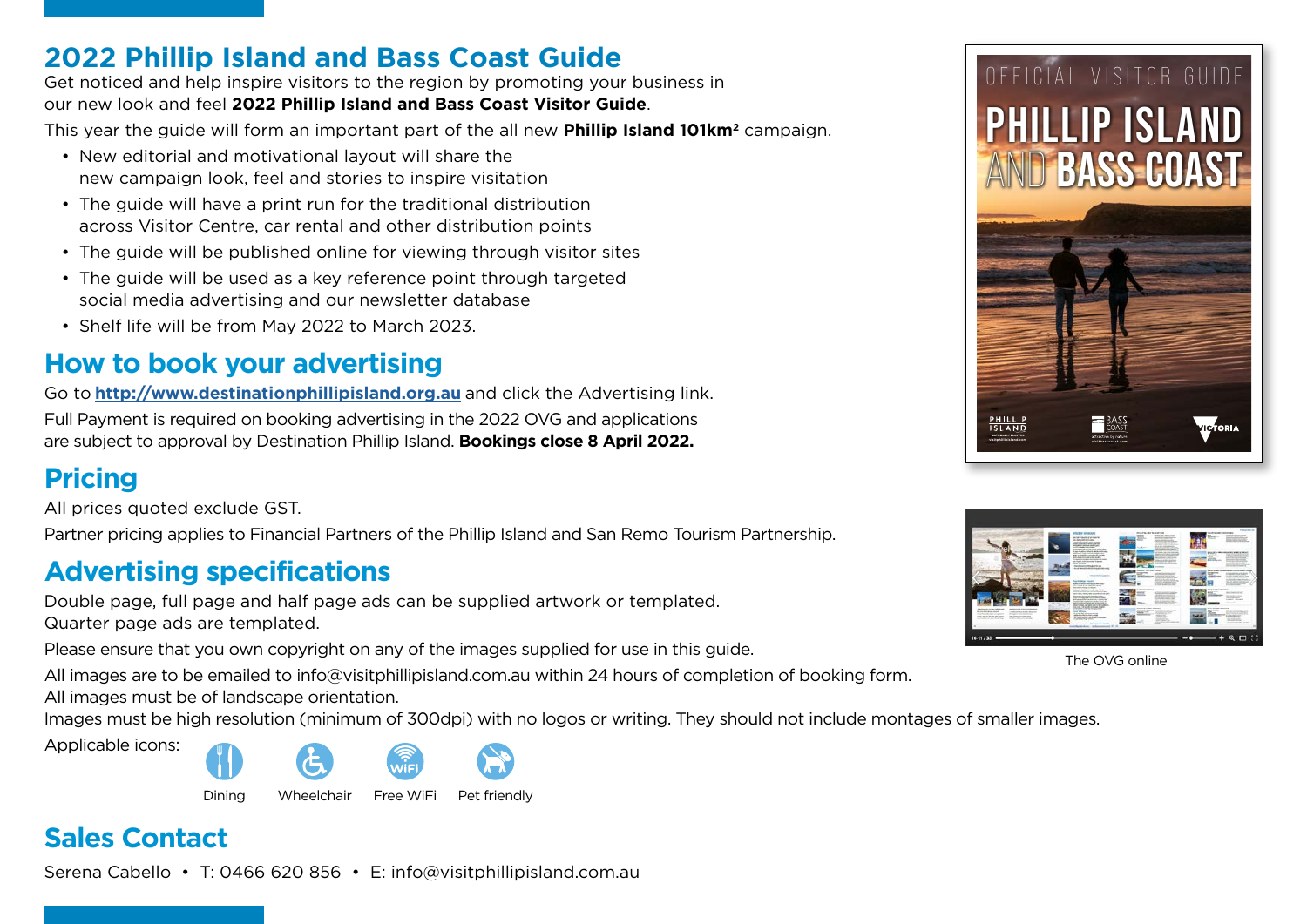# **Advertising Specifications and Proofing**

## PROOFING OF ADVERTISEMENTS

When a proof is ready for advertiser review/approval, an email will be sent with a low resolution PDF. Advertisers are granted the opportunity to review their OVG print proof two times.

Changes made beyond the second proof at the client's request will incur an additional fee of \$60 per proof.

| <b>AD SIZES</b>                                                  | <b>WORD LIMIT</b>                                              | <b>LOGO/IMAGES</b>                        | <b>PI AND SR TOURISM PARTNER</b> | <b>NON-PARTNER</b> |
|------------------------------------------------------------------|----------------------------------------------------------------|-------------------------------------------|----------------------------------|--------------------|
| Double Page Fully Supplied<br>(297mm W x 210mm H with 5mm bleed) | n/a                                                            | n/a                                       | \$4000 ex GST                    | \$5110 ex GST      |
| Full Page Fully Supplied<br>$(128.5$ mm W x 190mm H)             | n/a                                                            | n/a                                       | \$2200 ex GST                    | \$2745 ex GST      |
| <b>Full Page Templated</b>                                       | Up to 200 words                                                | 1 logo<br>Up to 4 images<br>Up to 4 icons | \$2200 ex GST                    | \$2745 ex GST      |
| Half Page Templated Only                                         | Up to 80 words<br>(maximum 10 lines)<br>or 10 short dot points | 1 logo<br>3 images<br>Up to 4 icons       | \$1150 ex GST                    | \$1375 ex GST      |
| Quarter Page Templated Only                                      | Up to 40 words<br>(maximum 5 lines)<br>or 5 short dot points   | 1 logo<br>1 image<br>Up to 4 icons        | \$590 ex GST                     | \$690 ex GST       |

Please note: Length of words can sometimes make word count vary. Image montage or images with text over the top will not be accepted. Destination Phillip Island reserves the right to edit any submissions and make corrections, omit material, or do minor reorganisation required to achieve the consistent look and feel of the production.

## **Terms and Conditions**

- 1. Full payment is required at time of booking if payment cannot be processed, an invoice for immediate payment will be issued.
- 2. If full payment is not received on receipt of invoice, your advertisement will be cancelled.
- 3. All advertisement proofs must be approved and signed off by the operator no later than 48 hours after receiving proof.
- 4. Responsibility is solely with the operator to ensure that all information details in their advertisement are correct.
- 5 DPI reserves the right to approve any advertisements if contact has not been made within 48 hours.
- 6. No monies will be refunded for cancellations after 7 days of a signed agreement.
- 7. DPI reserves the right to withdraw or refuse an ad if it does not comply with guidelines.
- 8. DPI reserves the right to withdraw an advertisement if full payment is not received at time of booking.
- 9. Failure to provide all material for the ad booked by the due date will result in its cancellation.
- 10. DPI reserves the right to refuse any sub-standard materials and to edit text supplied to fit the ad size, style and layout.
- 11. There are no preferred positions.
- 12. Joint or co-operative advertising is not available.